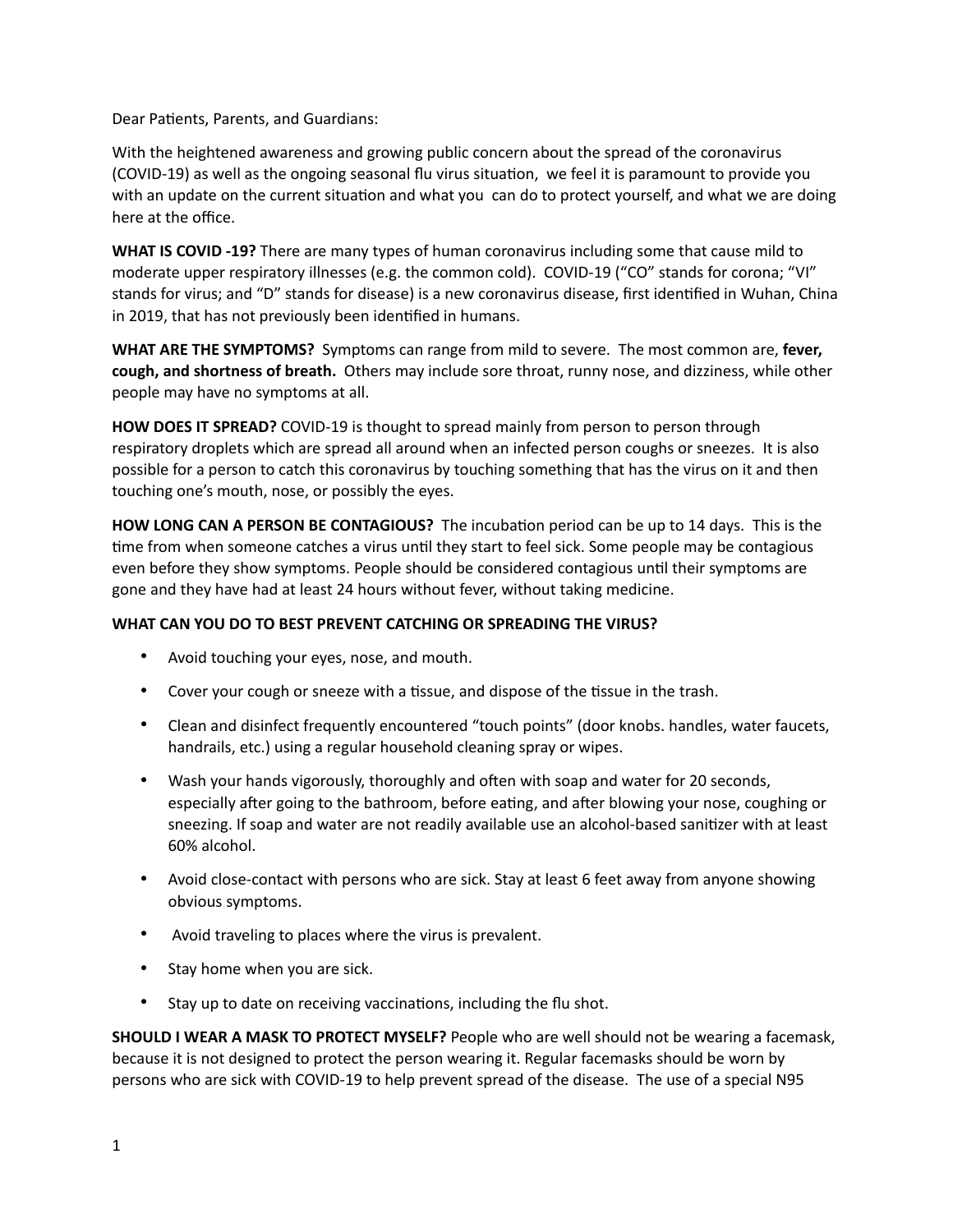mask is only recommended for health care workers and others who are taking care of someone who is sick with COVID-19 in a close setting.

## **WHAT SHOULD I DO IF I THINK MY CHILD OR I HAVE COVID-19 OR IF I THINK I HAVE BEEN EXPOSED TO THIS CORONAVIRUS DISEASE?**

If you or your child is sick but not experiencing the most common symptoms of fever, coughing and shortness of breath, you or your child should stay at home, avoid public spaces, and self- monitor for 14 days from the time you think you or they were exposed. If your child develops fever or any other symptoms, you should call the office and advise us your concerns. One of our medical professionals will speak with you or call you back to assess your child's condition. You will then be advised whether to come in to the office or go to the emergency room.

Currently, there is no specific treatment for COVID-19, and this office does not at this time have the COVID-19 test kits (though we have orders for the kits in place and will advise you when we receive them). Typical care for a mild case should be the same as would be provided for flu-like sickness –bed rest, and drinking plenty of fluids.

Sunshine Pediatrics is available to provide you and your child with guidance and even remote care through telemedicine if you have coverage under the Carefirst, Blue Cross family of insurance. Otherwise we will continue to see patients at the office as indicated below.

## **WHAT PROTECTIVE STEPS ARE WE TAKING AT THE OFFICE?**

Here at Sunshine Pediatrics we are doing all we can to protect our patients and staff from COVID-19. We continue to adhere to the highest standard of infection control recommended by both state and federal health guidelines. We will continue to see scheduled patients as indicated above and will take all necessary precautions.

We have initiated the following actions to ensure everyone's safety and well-being:

- All toys, books, and magazines have been removed from the reception areas and we will be frequently sanitizing our office "touch points" chairs and tables. Our building management office advises that they will also increase the frequency of cleaning the building "touch points" as well.
- We have placed an order to obtain the COVID-19 test kits when they become available.
- We will be scheduling patients so that there is minimum overlap between families in our waiting areas. We are asking that you limit the number of persons who accompany the patient to the appointment to one adult guardian.
- We strongly encourage you to notify our office and speak to a medical provider ahead of time if your child is experiencing the common COVID-19 symptoms so that a determination may be made whether to bring your child in to the office or stay at home. This will enable us to minimize unnecessary exposure, as well as to triage those who do need to seek medical care.
- We will not be accepting walk-ins
- Those who are experiencing the common symptoms and who are advised by our staff to come into the office should call the office once you arrive. Please wait in your car. The receptionist